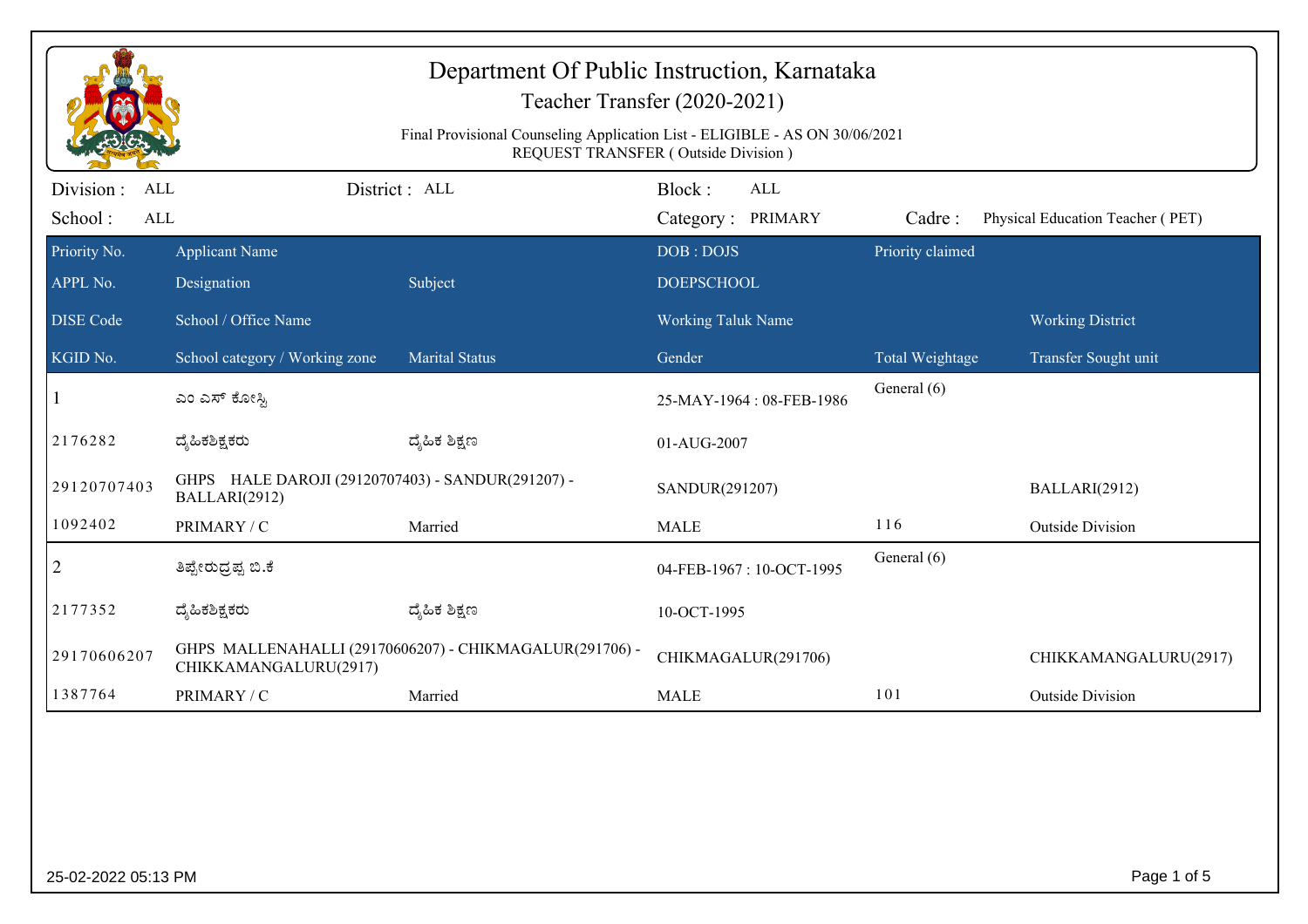|                                            |                                                                            | Department Of Public Instruction, Karnataka<br>Final Provisional Counseling Application List - ELIGIBLE - AS ON 30/06/2021 | Teacher Transfer (2020-2021)<br>REQUEST TRANSFER (Outside Division) |                  |                                  |
|--------------------------------------------|----------------------------------------------------------------------------|----------------------------------------------------------------------------------------------------------------------------|---------------------------------------------------------------------|------------------|----------------------------------|
| Division :<br>ALL<br>School:<br><b>ALL</b> |                                                                            | District: ALL                                                                                                              | Block:<br><b>ALL</b><br>Category: PRIMARY                           | Cadre:           | Physical Education Teacher (PET) |
| Priority No.<br>APPL No.                   | <b>Applicant Name</b><br>Designation                                       | Subject                                                                                                                    | DOB: DOJS<br><b>DOEPSCHOOL</b>                                      | Priority claimed |                                  |
| <b>DISE</b> Code                           | School / Office Name                                                       |                                                                                                                            | <b>Working Taluk Name</b>                                           |                  | <b>Working District</b>          |
| KGID No.                                   | School category / Working zone                                             | <b>Marital Status</b>                                                                                                      | Gender                                                              | Total Weightage  | Transfer Sought unit             |
| 3                                          | ಶ್ರೀಮತಿ ಹೇಮಾವತಿ ಎಸ್                                                        |                                                                                                                            | 01-FEB-1966: 29-JUL-1998                                            | General (6)      |                                  |
| 2178190                                    | ದ್ಯಹಿಕಶಿಕ್ಷಕರು                                                             | ದ್ಯೆಹಿಕ ಶಿಕ್ಷಣ                                                                                                             | 28-JUL-2003                                                         |                  |                                  |
| 29100202801                                | GHPS MALLAPUR (29100202801) - KARWAR(291002) - UTTARA<br>KANNADA(2910)     |                                                                                                                            | KARWAR(291002)                                                      |                  | UTTARA KANNADA(2910)             |
| 1754258                                    | PRIMARY / C                                                                | Married                                                                                                                    | <b>FEMALE</b>                                                       | 84               | <b>Outside Division</b>          |
| 4                                          | ಚಿತ್ರಶೇಖರಪ್ಪ ಹೆಚ್ ಹೆಚ್                                                     |                                                                                                                            | 01-JUN-1970: 30-JUL-1998                                            | General (6)      |                                  |
| 2177167                                    | ದ್ಯಹಿಕಶಿಕ್ಷಕರು                                                             | ದ್ಯೆಹಿಕ ಶಿಕ್ಷಣ                                                                                                             | 19-JUN-2007                                                         |                  |                                  |
| 29140118816                                | GHPS - GEDLAHATTI (29140118816) - CHANNAGIRI(291401) -<br>DAVANAGERE(2914) |                                                                                                                            | CHANNAGIRI(291401)                                                  |                  | DAVANAGERE(2914)                 |
| 1789590                                    | PRIMARY / C                                                                | Married                                                                                                                    | <b>MALE</b>                                                         | 80               | <b>Outside Division</b>          |
|                                            |                                                                            |                                                                                                                            |                                                                     |                  |                                  |
| 25-02-2022 05:13 PM                        |                                                                            |                                                                                                                            |                                                                     |                  | Page 2 of 5                      |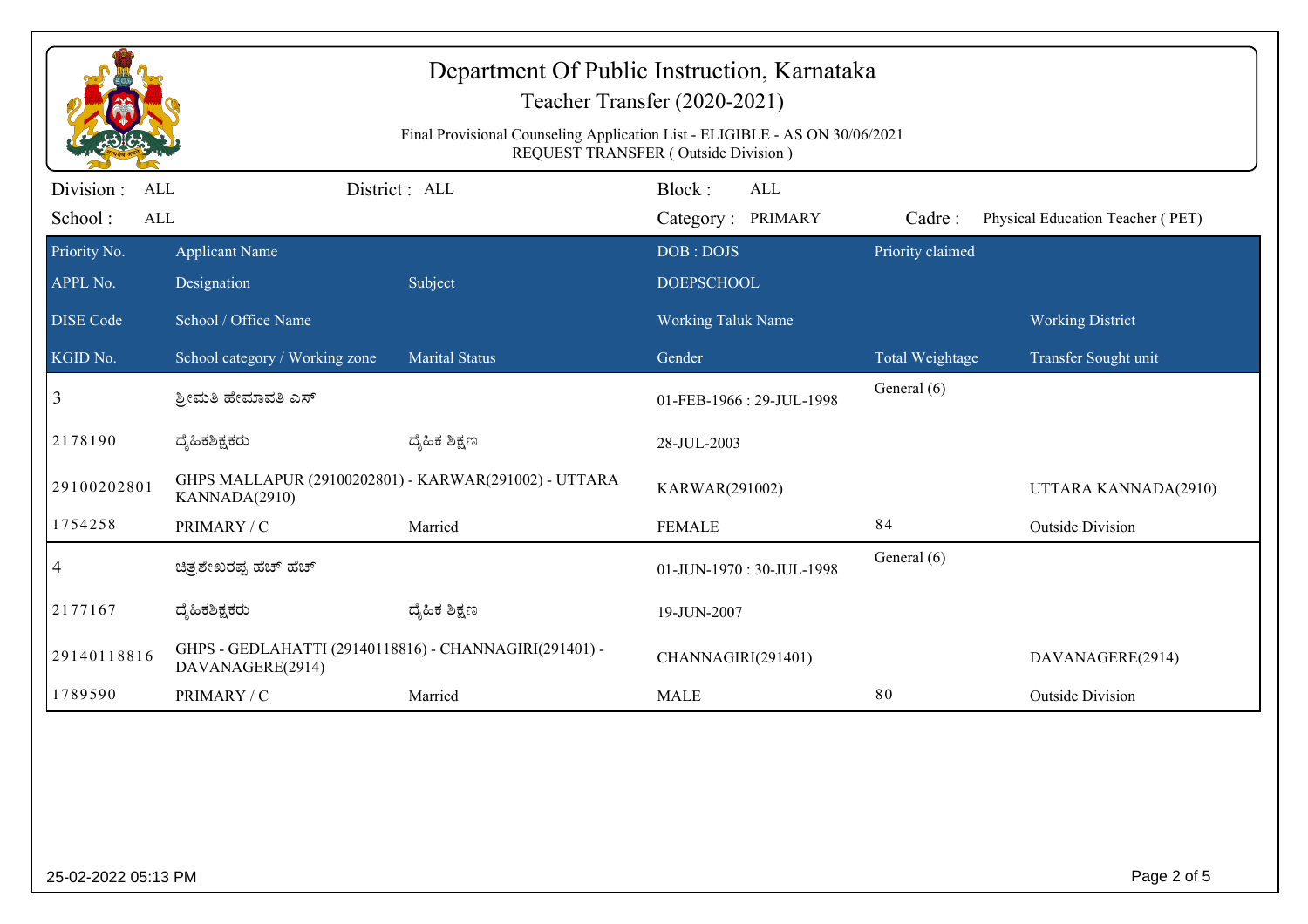| Department Of Public Instruction, Karnataka<br>Teacher Transfer (2020-2021)<br>Final Provisional Counseling Application List - ELIGIBLE - AS ON 30/06/2021<br>REQUEST TRANSFER (Outside Division) |                                                                       |                                                          |                                           |                        |                                  |  |
|---------------------------------------------------------------------------------------------------------------------------------------------------------------------------------------------------|-----------------------------------------------------------------------|----------------------------------------------------------|-------------------------------------------|------------------------|----------------------------------|--|
| Division :<br><b>ALL</b><br>School:<br><b>ALL</b>                                                                                                                                                 |                                                                       | District: ALL                                            | Block:<br><b>ALL</b><br>Category: PRIMARY | Cadre:                 | Physical Education Teacher (PET) |  |
| Priority No.<br>APPL No.                                                                                                                                                                          | <b>Applicant Name</b><br>Designation                                  | Subject                                                  | DOB: DOJS<br><b>DOEPSCHOOL</b>            | Priority claimed       |                                  |  |
| <b>DISE Code</b>                                                                                                                                                                                  | School / Office Name                                                  |                                                          | Working Taluk Name                        |                        | <b>Working District</b>          |  |
| KGID No.                                                                                                                                                                                          | School category / Working zone                                        | <b>Marital Status</b>                                    | Gender                                    | <b>Total Weightage</b> | Transfer Sought unit             |  |
| 5                                                                                                                                                                                                 | ಬಸವಂತಪ್ಪ                                                              |                                                          | 04-OCT-1967: 21-JAN-2000                  | General (6)            |                                  |  |
| 2185019                                                                                                                                                                                           | ದೈಹಿಕಶಿಕ್ಷಕರು                                                         | ದ್ಮೆಹಿಕ ಶಿಕ್ಷಣ                                           | 25-NOV-2003                               |                        |                                  |  |
| 29070209201                                                                                                                                                                                       | GHPS KESARAHATTI (29070209201) - GANGAVATHI(290702) -<br>KOPPAL(2907) |                                                          | GANGAVATHI(290702)                        |                        | KOPPAL(2907)                     |  |
| 1782721                                                                                                                                                                                           | PRIMARY / C                                                           | Married                                                  | <b>MALE</b>                               | 78                     | <b>Outside Division</b>          |  |
| $\overline{6}$                                                                                                                                                                                    | ಹುಸೇನ ಬಾನು                                                            |                                                          | 18-SEP-1970: 17-JAN-1997                  | General (6)            |                                  |  |
| 2178492                                                                                                                                                                                           | ದ್ಯೆಹಿಕಶಿಕ್ಷಕರು                                                       | ದ್ಮಹಿಕ ಶಿಕ್ಷಣ                                            | 15-SEP-2003                               |                        |                                  |  |
| 29050400301                                                                                                                                                                                       | <b>BIDAR(2905)</b>                                                    | GOVT HRPS & RMSA AMLAPUR (29050400301) - BIDAR(290504) - | BIDAR(290504)                             |                        | <b>BIDAR(2905)</b>               |  |
| 1992034                                                                                                                                                                                           | PRIMARY / B                                                           | Married                                                  | <b>FEMALE</b>                             | 58                     | <b>Outside Division</b>          |  |
|                                                                                                                                                                                                   |                                                                       |                                                          |                                           |                        |                                  |  |
| 25-02-2022 05:13 PM                                                                                                                                                                               |                                                                       |                                                          |                                           |                        | Page 3 of 5                      |  |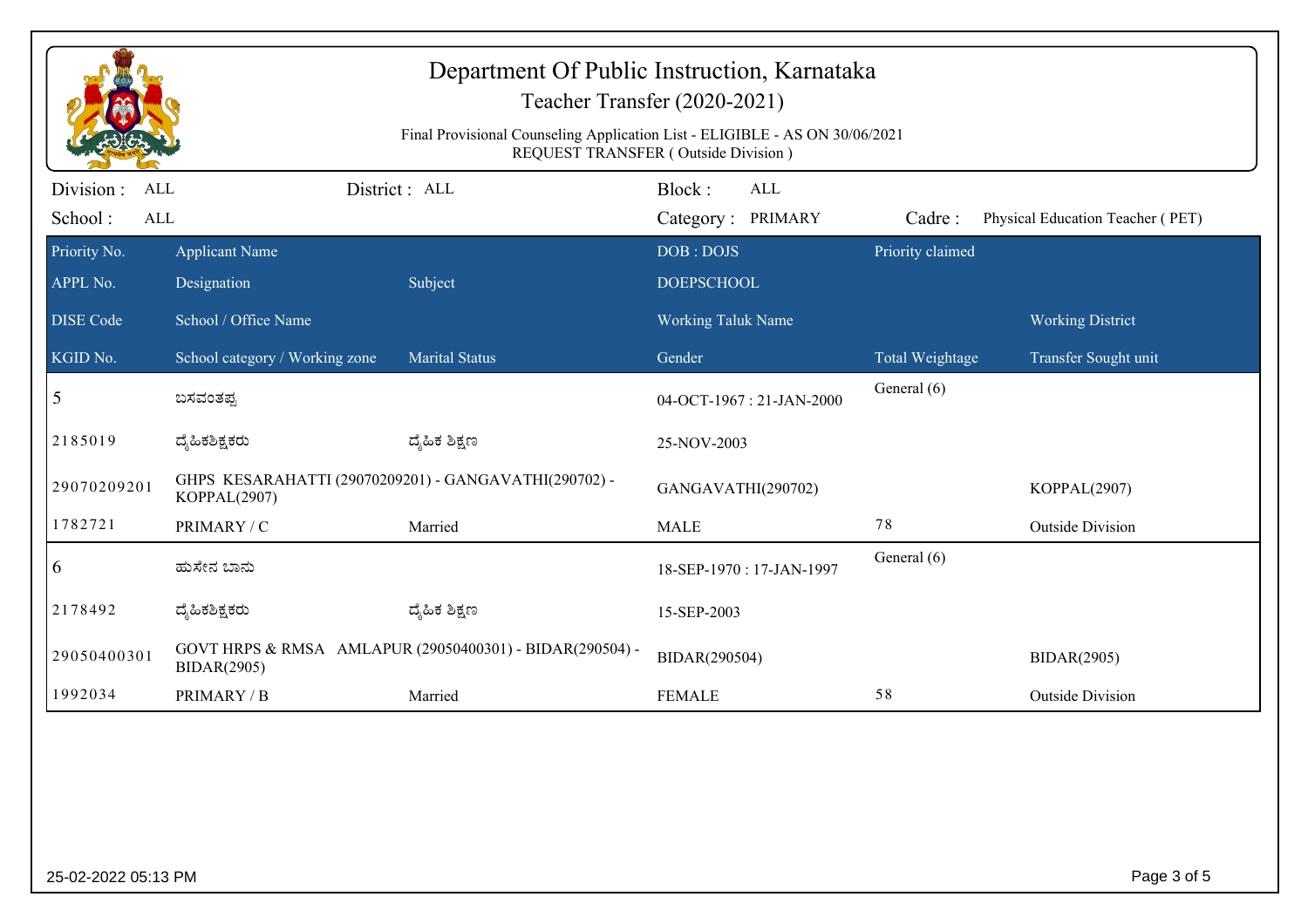| Department Of Public Instruction, Karnataka<br>Teacher Transfer (2020-2021)<br>Final Provisional Counseling Application List - ELIGIBLE - AS ON 30/06/2021<br>REQUEST TRANSFER (Outside Division) |                                                                              |                                                        |                                           |                  |                                  |  |
|---------------------------------------------------------------------------------------------------------------------------------------------------------------------------------------------------|------------------------------------------------------------------------------|--------------------------------------------------------|-------------------------------------------|------------------|----------------------------------|--|
| Division :<br>ALL<br>School:<br><b>ALL</b>                                                                                                                                                        |                                                                              | District: ALL                                          | Block:<br><b>ALL</b><br>Category: PRIMARY | Cadre:           | Physical Education Teacher (PET) |  |
| Priority No.<br>APPL No.                                                                                                                                                                          | <b>Applicant Name</b><br>Designation                                         | Subject                                                | DOB: DOJS<br><b>DOEPSCHOOL</b>            | Priority claimed |                                  |  |
| <b>DISE</b> Code                                                                                                                                                                                  | School / Office Name                                                         |                                                        | <b>Working Taluk Name</b>                 |                  | <b>Working District</b>          |  |
| KGID No.                                                                                                                                                                                          | School category / Working zone                                               | <b>Marital Status</b>                                  | Gender                                    | Total Weightage  | Transfer Sought unit             |  |
| 7                                                                                                                                                                                                 | ಅಕ್ಕಮಹಾದೇವಿ ಎಂ ತೋಟಗಿ                                                         |                                                        | 13-JUN-1982: 13-JUL-2005                  | General (6)      |                                  |  |
| 2177408                                                                                                                                                                                           | ದ್ಯಹಿಕಶಿಕ್ಷಕರು                                                               | ದ್ಯೆಹಿಕ ಶಿಕ್ಷಣ                                         | 22-JUN-2011                               |                  |                                  |  |
| 29130213903                                                                                                                                                                                       | GHPS BOYS P.R.PURA (29130213903) - CHALLAKERE(291302) -<br>CHITRADURGA(2913) |                                                        | CHALLAKERE(291302)                        |                  | CHITRADURGA(2913)                |  |
| 1899944                                                                                                                                                                                           | PRIMARY / C                                                                  | Married                                                | <b>FEMALE</b>                             | 55               | <b>Outside Division</b>          |  |
| 8                                                                                                                                                                                                 | ಸೂಲಮ್ಮ ಪಟಗಾರ                                                                 |                                                        | 21-JUL-1978: 24-SEP-2007                  | General (6)      |                                  |  |
| 2184716                                                                                                                                                                                           | ದ್ಯಹಿಕಶಿಕ್ಷಕರು                                                               | ದ್ಯೆಹಿಕ ಶಿಕ್ಷಣ                                         | 24-SEP-2007                               |                  |                                  |  |
| 29320710501                                                                                                                                                                                       | RAMANAGARA(2932)                                                             | GHPS AMBADAHALLI (29320710501) - CHANNAPATNA(293207) - | CHANNAPATNA(293207)                       |                  | RAMANAGARA(2932)                 |  |
| 2042226                                                                                                                                                                                           | PRIMARY / C                                                                  | Married                                                | <b>FEMALE</b>                             | 53               | <b>Outside Division</b>          |  |
|                                                                                                                                                                                                   |                                                                              |                                                        |                                           |                  |                                  |  |
| 25-02-2022 05:13 PM                                                                                                                                                                               |                                                                              |                                                        |                                           |                  | Page 4 of 5                      |  |